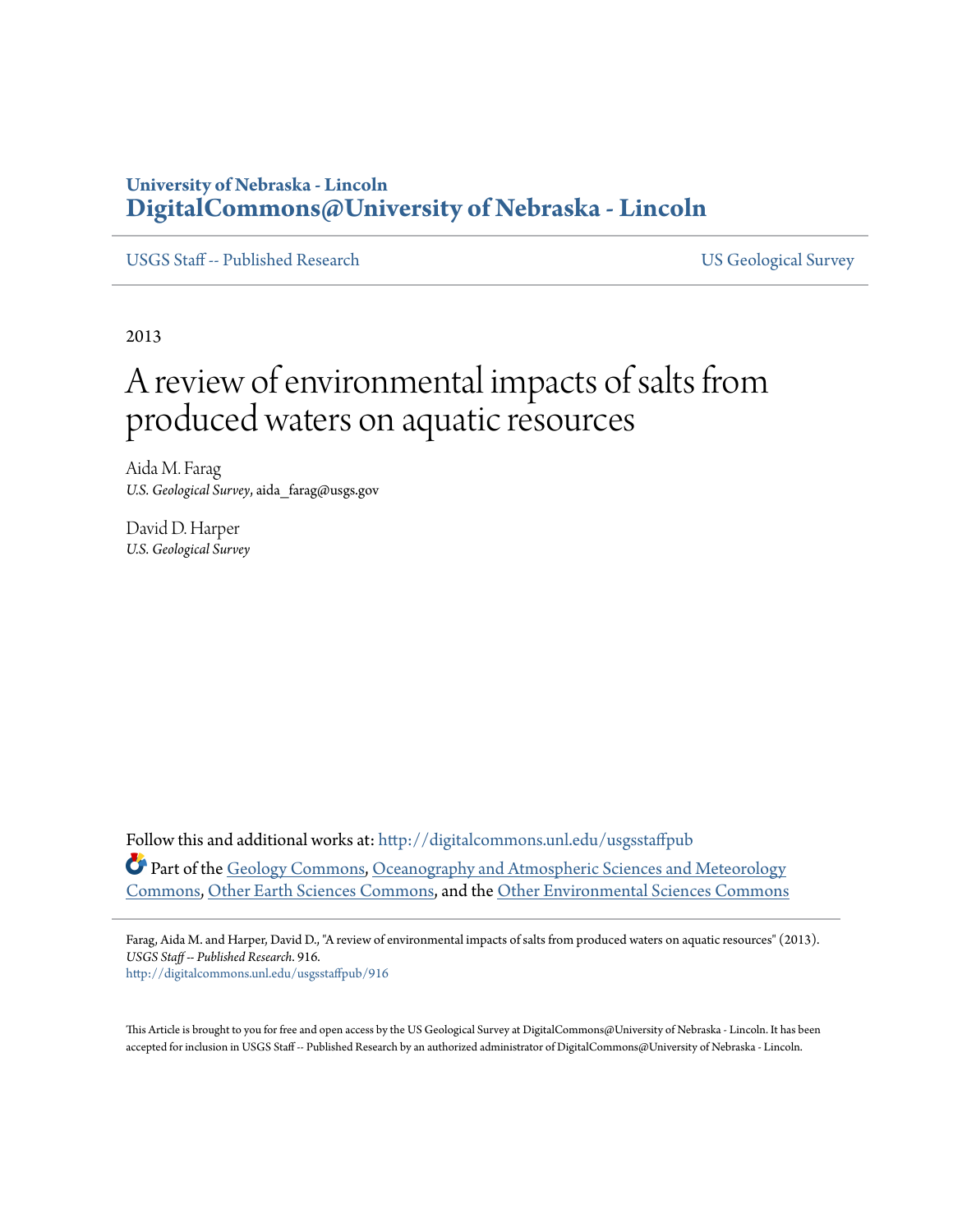Contents lists available at ScienceDirect





## International Journal of Coal Geology

journal homepage: www.elsevier.com/locate/ijcoalgeo

### A review of environmental impacts of salts from produced waters on aquatic resources



### Aïda M. Farag \*, David D. Harper

U.S. Geological Survey, CERC —Jackson Field Research Station, Jackson, WY, USA

#### article info abstract

Article history: Received 5 July 2013 Received in revised form 10 December 2013 Accepted 12 December 2013 Available online 21 December 2013

Keywords: Water quality Salt Cl<sup>−</sup>  $HCO<sub>3</sub>$ Unconventional oil and gas Coal bed natural gas

Salts are frequently a major constituent of waste waters produced during oil and gas production. These produced waters or brines must be treated and/or disposed and provide a daily challenge for operators and resource managers. Some elements of salts are regulated with water quality criteria established for the protection of aquatic wildlife, e.g. chloride (Cl<sup>−</sup>), which has an acute standard of 860 mg/L and a chronic standard of 230 mg/L. However, data for establishing such standards has only recently been studied for other components of produced water, such as bicarbonate (HCO $_3^-$ ), which has acute median lethal concentrations (LC50s) ranging from 699 to >8000 mg/L and effects on chronic toxicity from 430 to 657 mg/L. While Cl<sup>−</sup> is an ion of considerable importance in multiple geographical regions, knowledge about the effects of hardness (calcium and magnesium) on its toxicity and about mechanisms of toxicity is not well understood. A multiple-approach design that combines studies of both individuals and populations, conducted both in the laboratory and the field, was used to study toxic effects of bicarbonate (as NaHCO<sub>3</sub>). This approach allowed interpretations about mechanisms related to growth effects at the individual level that could affect populations in the wild. However, additional mechanistic data for HCO<sub>3</sub><sup>-</sup>, related to the interactions of calcium ( $Ca^{2+}$ ) precipitation at the microenvironment of the gill would dramatically increase the scientific knowledge base about how NaHCO<sub>3</sub> might affect aquatic life. Studies of the effects of mixtures of multiple salts present in produced waters and more chronic effect studies would give a better picture of the overall potential toxicity of these ions. Organic constituents in hydraulic fracturing fluids, flowback waters, etc. are a concern because of their carcinogenic properties and this paper is not meant to minimize the importance of maintaining vigilance with respect to potential organic contamination.

Published by Elsevier B.V.

### 1. Introduction

Though the organic constituents used during the hydraulic fracturing process have been the subject of much public attention, the contribution of the salt content in large volumes of produced and flowback waters must also be addressed. Scientific data related to individual salts and mixtures would characterize their ecosystem effects independent of those that are specific and unique to hydrocarbons. To summarize the current state of knowledge, this paper will provide a summary of current issues related to the effects of salts, especially the ions chloride (Cl<sup>-</sup>) and bicarbonate (HCO<sub>3</sub><sup>-</sup>), on aquatic resources.

The toxicity of salt from produced waters is not a new concept; research on its acute toxicity was investigated by Mount et al. (1997), who developed a model to define toxicity of various salts on a few aquatic species. Salt content (and related conductivity) of produced waters was the topic of a 2012 EPA workshop, and the acute and chronic toxicity of these salts is the focus of some USGS research studies

E-mail address: [aida\\_farag@usgs.gov](mailto:aida_farag@usgs.gov) (A.M. Farag).

0166-5162/\$ – see front matter. Published by Elsevier B.V. <http://dx.doi.org/10.1016/j.coal.2013.12.006>

This document is a U.S. government work and is not subject to copyright in the United States

(Farag and Harper, 2012). Some ionic components of produced waters are regulated with water quality criteria established for the protection of aquatic wildlife (e.g. Cl−), but data adequate for establishing such standards has only recently been studied for other elements  $(e.g. HCO<sub>3</sub>)$ . Even when individual ions are regulated, additional issues arise due to total dissolved solids and salt absorption ratios (Farag et al., 2010).

Previous research determined that different ions (and salts they form) induce varying degrees of toxicity to aquatic life [\(Young, 1923; Rawson](#page-5-0) [and Moore, 1944; Nelson, 1968; Mossier, 1971; Held and Peterka,](#page-5-0) [1974\)](#page-5-0). Mount et al. (1997) completed more than a thousand acute experiments and developed a multiple regression model that described the toxicity of common ions in various combinations to zooplankton and fathead minnows (Pimephales promelas, FHM). One of the most pivotal findings of Mount et al. (1997) was that all major ions have a lethal concentration, and that the toxicity of a mixture of salts is generally equivalent to the additive toxicity of the individual salts.

Furthermore, data gaps exist in our understanding of the mechanisms by which salts affect individual organisms. The most prevalent theories include ionoregulatory upset with associated enzyme level changes. Understanding the mechanisms of toxicity becomes especially

<sup>⁎</sup> Corresponding author at: P.O. Box 1089, Jackson, WY 83001, USA. Tel.: +1 307 733 2314x11.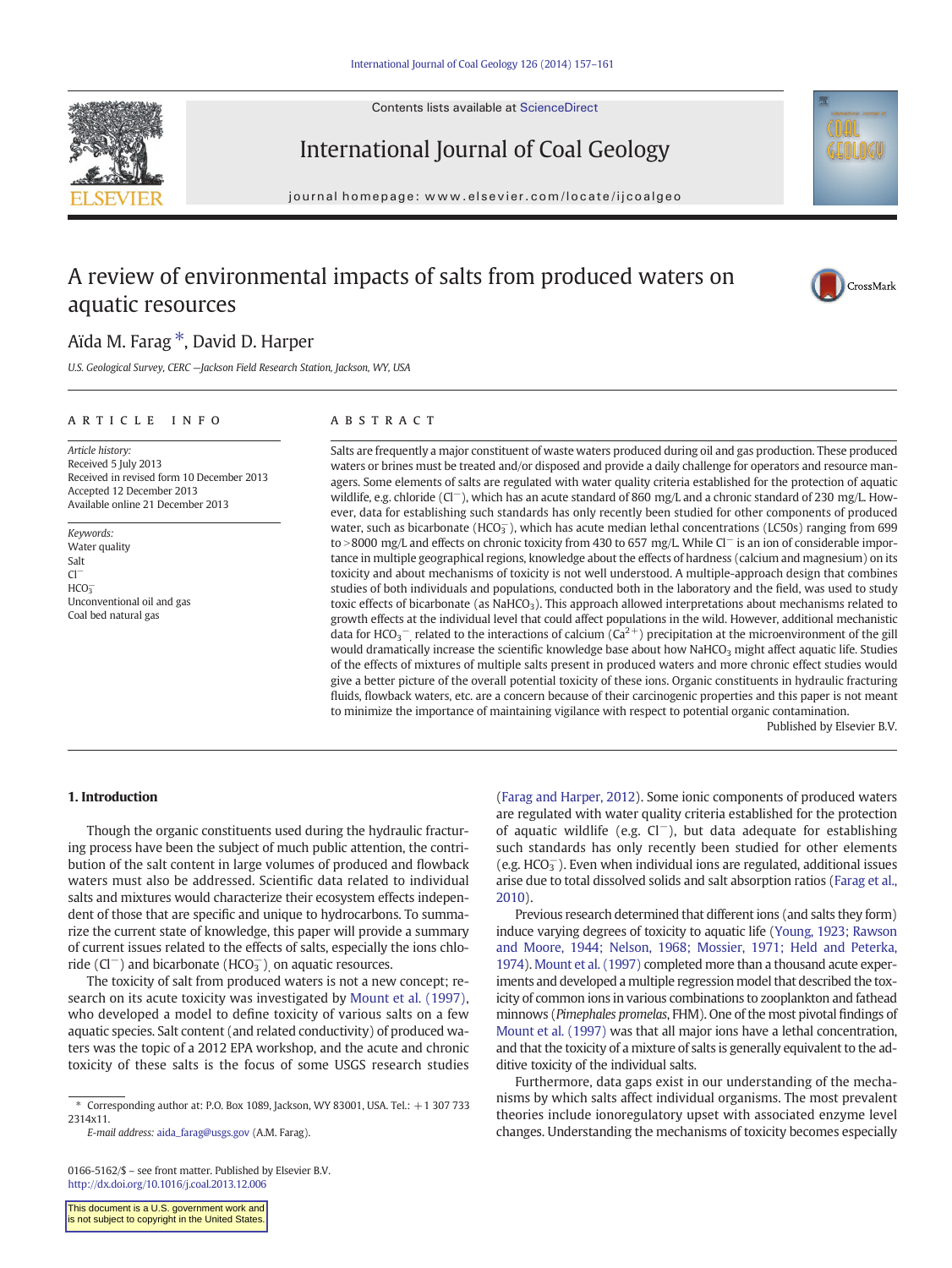important when one attempts to interpret changes at the population level.

Multiple-approaches are needed to more completely define the potential toxicity of salt ions on aquatic life. Approaches should define the potential effects on individual organisms and populations and bridge laboratory and field studies, thereby enhancing the understanding of the potential effects of salts on aquatic resources (Fig. 1). It is the intersection of information as gathered from the individual organism with effects at the population level (moving left to right on Fig. 1), and the intersection of data gathered from the laboratory and the field (moving top to bottom on Fig. 1), that provide the ability to predict the overall effects of salts in real world conditions.

Studies that follow this multiple-approach design include: 1. Acute and chronic laboratory experiments using water that mimics field conditions and provide data to determine no-effect level (NOEL) concentrations. 2. Investigations of the mechanisms of toxicity to allow interpretations of changes that can affect growth and ultimately survival. 3. Field surveys and in situ bioassays to ground truth laboratory data and refine information about lifestage sensitivity and potential population level effects. This multiple-approach type of study design should include experiments on multiple species as suggested for the development of water quality criteria to protect aquatic life (Stephan et al., 1985).

#### 2. Sodium chloride

Sodium chloride (NaCl) is a highly soluble naturally occurring salt commonly found with natural gas and oil reserves throughout the world. Most oil and gas deposits are the result of catagenesis and metagenesis of the residual marine-derived biogenic organic matter (Libes, 2009). Through complex geological processes, salt brines located within oil and gas producing strata can be highly concentrated, some much more concentrated than sea water [\(Thamke and Craigg, 1997; Iampen](#page-5-0) [and Rostron, 2000; Whittemore, 2007\)](#page-5-0). Most high salinity brines  $(>35 \text{ g/L}$  TDS) contain chloride as their only major anion. To effectively remove oil or natural gas, water must be pumped out, or co-produced. Through the use of horizontal drilling and hydraulic fracturing, hydrocarbons can now be economically extracted in areas such as the Bakken Formation (North Dakota and Montana, northwestern USA, and Saskatchewan, western CA), the Barnett Shale (Texas, southcentral USA), and the Marcellus Shale (New York, Pennsylvania, Ohio, West Virginia and Virginia, eastern USA). However, the volume of NaCl-enriched waters produced can exceed the amount of oil or gas over the lifespan of the well (Veil et al. 2004). A general ratio of brine to oil produced is 2:1 for conventional oil wells, however, Veil et al. (2004), reported that the volume of brine to oil increases over the life span of the well and produced water approached 10:1. This estimate



Fig. 1. A multiple- approach design needed to define the potential effects of salts at both the individual and population levels, and to move the understanding from the laboratory to the field. The star indicates where the data from the four approaches intersect to advance the state of knowledge.

was made before the rapid increase in the use of horizontal drilling and hydraulic fracturing techniques which may delay or reduce water production (Veil et al., 2004), but may also increase total water production (Boysen, 2012). Regardless of the oil:water ratio, it is expected that increased oil production will require the construction of an additional 540 saltwater disposal sites before peak production in the early 2020s in North Dakota alone (KLJ Consulting, 2012).

While Cl<sup>−</sup> is essential for biological function of aquatic organisms, large concentrations can disrupt ion balance. Freshwater aquatic organisms exist in a hypo-osmotic environment (internal dissolved solid concentrations are greater than the surrounding water) which requires the movement of ions to maintain ionic stasis against an osmotic gradient. This is accomplished, in part, by chloride cells, also called ionocytes or mitochondria-rich cells ([Hobe et al., 1984; Perry, 1997](#page-4-0)). Chloride cells are found within membranes located in the gill or epithelium, and use energy to pump ions against an osmotic gradient (Wilson and Laurent, 2002). Chloride transfer mechanisms are also important in the movement of other ions into and out of aquatic organisms as required for biological function. When Cl<sup>−</sup> concentrations become large enough, they can interfere with ion regulation. While not well understood, it is believed that when concentrations become large enough, the ability to move Cl<sup>−</sup> and other ions becomes impaired, resulting in the inability to retain osmotic homeostasis and ionic balance.

Sodium chloride in produced water has been the subject of concern because of the potentially toxic effects of Cl<sup>−</sup> on aquatic organisms, and the physical alteration of soil structure that can occur when it is exposed to Na+. In an investigation of oil field discharge from conventional oil fields in Wyoming, Boelter et al. (1992) observed reduced survival and reproduction of Ceriodaphnia dubia. Major inorganic ions (Na<sup>+</sup>, K<sup>+</sup>, HCO<sub>3</sub>, Cl<sup>-</sup> and CO<sub>3</sub><sup>-</sup>) appeared to be the cause of toxicity, and trace metals and nonpolar organic compounds did not contribute to toxicity. In a study to predict the toxicity of major ions to aquatic organisms, Mount et al. (1997) found that C. dubia were quite sensitive to NaCl toxicity, with an acute 48 h median lethal concentration (LC50) of 1040 mg/L. Toxicity was primarily attributed to the co-occurring anion of salts containing  $Na<sup>+</sup>$  and  $Ca<sup>2+</sup>$ . Thus, in produced waters containing predominantly NaCl, most of the toxicity was attributed to Cl−. The USEPA water quality criterion established for the protection of aquatic life is 860 mg/L (U.S. Environmental Protection Agency, 1988) and is based on a series of experiments conducted on multiple species from various phyla.

Chronic toxicity to Cl<sup>−</sup> can occur at much lower concentrations than acute exposures. The USEPA established a chronic water quality criterion for Cl<sup>−</sup> of 230 mg/L in 1988 (U.S. Environmental Protection Agency, 1988). In a study of the effects of water hardness on Cl<sup>−</sup> toxicity, Elphick et al. (2011), found that increased availability of  $Ca^{2+}$  ions can ameliorate the toxic effects of Cl−. In this study, survival and reproduction of C. dubia were affected in concentrations as low as 132 and 117 mg/L  $Cl^-$  respectively, in very soft water (10 mg as  $CaCO<sub>3</sub>$ ). However, survival and reproduction were strongly correlated with water hardness, indicating that water quality criterion may not be protective in soft waters less than 40 mg  $CaCO<sub>3</sub>/L$ , and overly conservative in hard waters exceeding 100 mg  $CaCO<sub>3</sub>/L$ .

As the potentially harmful effects of Cl<sup>−</sup> associated with oil and natural gas produced waters became better understood, disposal practices changed over time and have become more restricted and regulated. During early extraction activities, produced waters and brines were often pumped into un-lined evaporation reserve pits or simply pumped into receiving waters and drainage trenches [\(Gorman, 1999; Otton](#page-4-0) [et al., 2005](#page-4-0)). The result of these disposal methods was often the contamination of ground and surface waters, salt scarring, erosion caused by the death of surface vegetation, and the dominance of salt tolerant organisms. Initial attempts to prevent leakage were through the use of lined evaporation reserve pits, but these were also prone to leakage. As of April 1, 2012, all waste waters associated with drilling and hydraulic fracturing activities in North Dakota must be stored in tanks.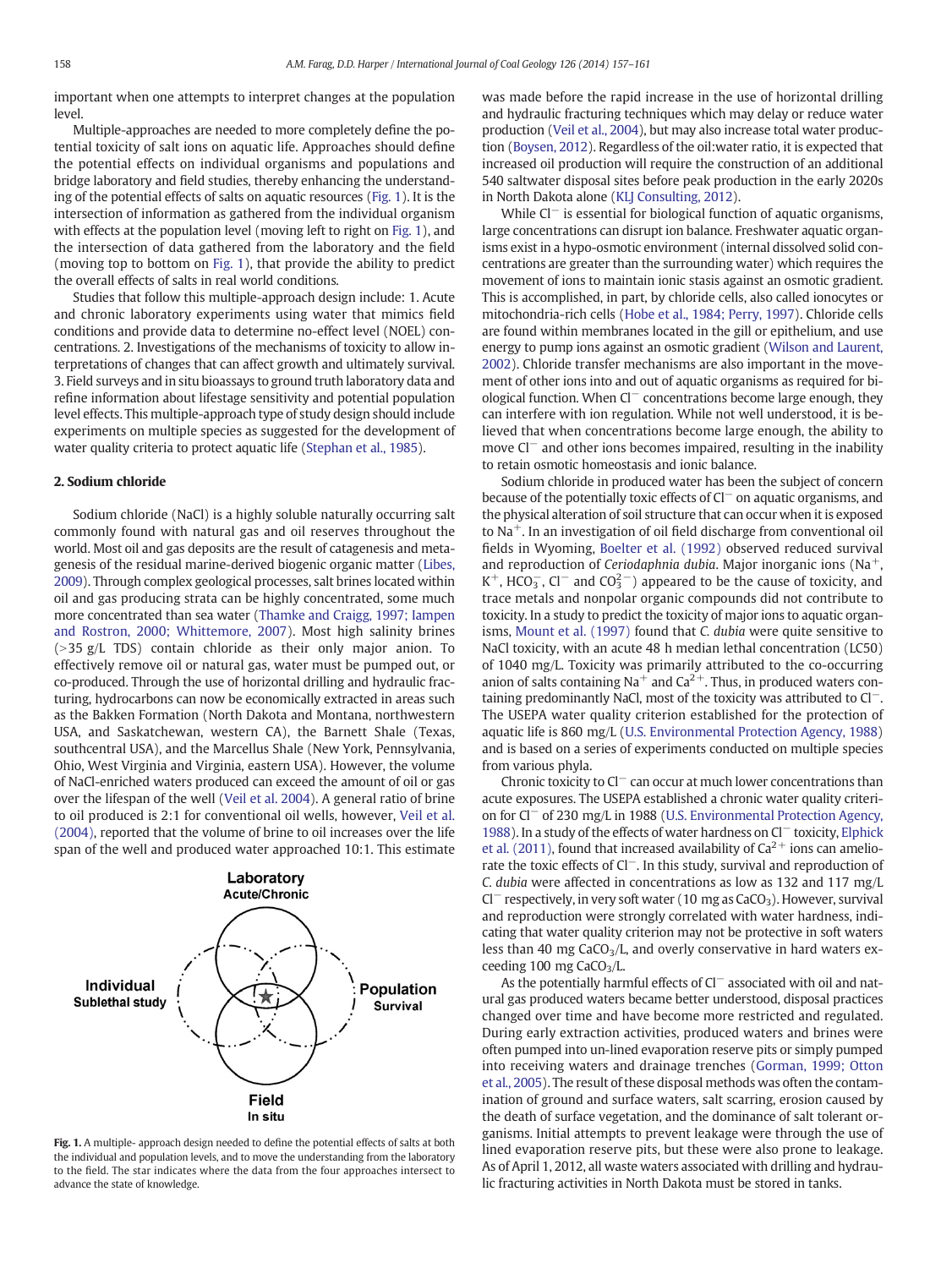The long term movement and effects of Cl<sup>−</sup> entering ground and surface waters have been investigated in Williston Basin, located in the North Dakota, Montana, and South Dakota, northwestern USA, and Manitoba and Saskatchewan, western CA, a site of rapidly expanding oil production. This region is characterized by its unique prairie pothole landscape that is the major breeding area for waterfowl in North America ([Gleason and Laubhan, 2008; Gleason et al. 2011](#page-4-0)). Brine concentration in produced waters from the Bakken Formation of the Williston Basin, where the most drilling activity is occurring, can exceed 450,000 ppm. The location of brine spills and leaking buried reserve pits has been known in the region, and these locations have been monitored periodically since at least the early 1980s [\(Beal et al., 1987; Murphy and](#page-4-0) [Kehew, 1984](#page-4-0)). Brine from oil and gas production has a unique chemical signature (chloride and bromide) compared to the surrounding surface waters (bicarbonate and sulfate), which allows the source water to be distinguished ([Reiten and Tischmak, 1993; Swanson et al., 2003](#page-5-0)). Migration of brine plumes in ground water is highly variable, but brine plumes are still found in proximity to but moving away from reserve pits created in the 1960s, indicating that the contamination is likely a long lived phenomenon. The long migration times connecting ground and surface waters make documenting the toxic effects of brine difficult; however, salt "burning" of aquatic plants and the replacement by salt tolerant, non-native species have been observed (Ray and Chesley-Preston, 2012).

Other researchers have found similar salt scarring, erosion, and ground and surface water contamination from production brines in Oklahoma and Kansas, southwestern and midwestern USA. At these sites, salt scarring, erosion caused by the death of ground covering vegetation, and a persistent elevation of chemically unique salt plumes can be found from oil and gas operations dating back to the mid-20th century (Otton et al., 2005).

#### 3. Sodium bicarbonate

Though some debate exists about the current Cl<sup>−</sup> water quality criteria, they do provide a general point of reference for toxicity of waters that contain concentrations elevated above the criteria. But other ions do not have associated water quality criteria and the study of their toxicity is limited. To properly study additional salts, it is advantageous to use a location with a salt that is elevated in the absence of Cl−. Production water from the Powder River Structural Basin contains elevated concentrations of sodium bicarbonate (NaHCO3), but not  $Cl^-$ . The fate of water in this basin is often different from geographical regions with elevated Cl<sup>−</sup> because the coal seams tend to be within a few hundred meters of the surface and the quality of the water sometimes allows for beneficial use in stock ponds or for irrigation of arid crop and range lands [\(All Consulting, 2003; Benson et al., 2005\)](#page-4-0). The salt content of these waters designated for beneficial use may affect soil integrity depending on the clay content and cause cracking of soils (Bauder, 2002) along with precipitation of salts (likely  $Ca^{2+}$ ) in riparian areas. Farag et al. (2010) provide a more extensive review of issues related to the beneficial use of untreated coal bed natural gas waters in the Powder River Structural Basin.

Historically, few published studies investigated the acute toxicity of NaHCO<sub>3</sub> and field studies fell short of clearly demonstrating the effects of NaHCO<sub>3</sub>. Beatty (1959) experimented with rainbow trout (Oncorhynchus mykiss) and determined that 65% of the fish were killed within a week at a concentration of 1000 mg NaHCO $_3$ /L. However, Beatty (1959) used reconstituted water (distilled water plus  $NaHCO<sub>3</sub>$ ) in the experiments, without the addition of other salts that are necessary for normal physiological functioning; the results, therefore, are not a reliable predictor of effects of this salt in natural waters. McCarraher and Thomas (1968) examined the tolerance of FHM in saline lakes in the sand hills of Nebraska, USA where NaHCO<sub>3</sub> was the dominant salt. Using in situ bioassays, they determined that lakes in which the minnows were able to survive for 6 months or more had

HCO $_3^-$  and carbonate (CO $_3^{2-}$ ) concentrations that together averaged 1061 mg/L. Galat et al. (1985) studied the Lahontan cutthroat trout (Oncorhynchus clarkii henshawi) in saline lakes in Nevada and Oregon, USA. This species is well known for its ability to tolerate saline conditions, an ability perhaps developed throughout the millennia from living in Pleistocene Lake Lahontan. Histological changes in the tissues of these fish were studied in lakes with a range of alkalinity from 60 to 3500 mg CaCO<sub>3</sub>/L. There was a correlation between HCO $_3^-$ , carbon dioxide (CO<sub>2</sub>), Cl<sup>−</sup> concentrations and gill cell hyperplasia.

More recently, Farag and Harper (2012) conducted several types of experiments designed to fill the gap of knowledge about effect concentrations of NaHCO<sub>3</sub>, and the potential distribution of these effects in the Powder River Structural Basin as a sample watershed where NaHCO<sub>3</sub> was elevated in the absence of Cl<sup>−</sup>. And the study design followed the multiple-approach design discussed above (Fig. 1). Acute and chronic studies completed in the laboratory included multiple species and phyla. A field survey and in situ bioassays were conducted to define the presence/absence of aquatic species, valuated laboratory data and refined information about lifestage sensitivity in field conditions. Experiments with mixing zone waters defined the extent of potential toxicity in the areas of concern. Finally, 60-d chronic exposure studies of selected fish species during their sensitive early life stages, examined the sublethal effects of NaHCO<sub>3</sub> on growth, histology, whole-body ion concentrations and sodium–potassium adenosine triphosphatase (Na/K ATP-ase). These parameters provided a pattern of events to explain changes in growth and the results provided chronic no-effect levels.

Criteria often are established for single elements or ions, in this case most likely HCO $_3^-$  as the toxic fraction of the compound NaHCO<sub>3</sub>. Therefore,  $HCO_3^-$  information was provided for use if derivations with this single element are preferred. Criteria could also be calculated as alkalinity because it is an easily measured water chemistry property that is expressed as mg CaCO<sub>3</sub>/L, but defines the amount of  $HCO_3^-$  generally found in a sample with a  $pH < 8.3$  (American Public Health Association Standard Methods, 1975).

Acute LC50s ranged from 989 to  $>8000$  mg NaHCO<sub>3</sub>/L (also defined as 699 to >8000 mg  $HCO_3^-/L$  or total alkalinity expressed as 608 to  $>4181$  mg CaCO<sub>3</sub>/L) that varied across species and lifestage within a species. Ceriodaphnia dubia (C. dubia) results were similar to Mount et al. (1997) where the 48-h LC50 was 1020 mg NaHCO $3/L$  compared to 1288 mg NaHCO<sub>3</sub>/L observed during this study (both completed in moderately hard reconstituted water). Therefore, data from the Farag and Harper (2012) studies are comparable to the limited amount of data in the literature and can be broadly applied because effects are defined on a wide range of species.

For chronic toxicity experiments, sublethal effects such as growth and reproduction, in addition to significant reductions in survival, were included in the final determination of effects. Chronic toxicity was observed at concentrations that ranged from 450 to 800 mg NaHCO<sub>3</sub>/L (also defined as 430 to 657 mg HCO $_3$ /L or total alkalinity expressed as 354 to 539 mg  $CaCO<sub>3</sub>/L$ ) and the specific concentration depended on the sensitivity of the four species of invertebrates and fish exposed.

A combination of the percent decrease in the activity of Na/K ATPase and the age of the fish at the onset of the decrease may affect the ability of FHM to survive. Fish were able to survive a decrease in Na/K ATPase activity in the 400 mg NaHCO<sub>3</sub>/L treatment when this decrease was first documented on day 60. However, fish with a similar decrease in Na/K ATPase activity first documented on day 37 in the 500 mg  $NaHCO<sub>3</sub>/L$  treatment incurred significant reductions in survival, and survivors subsequently exhibited a much greater reduction in Na/K ATPase at day 60.

Field experiments at multiple tributary sites resulted in reduced survival. Concentrations of NaHCO<sub>3</sub> at these sites were above LC50<sub>s</sub>defined in the laboratory, and the same species were used in laboratory and field experiments. Trace element analyses of water collected from the field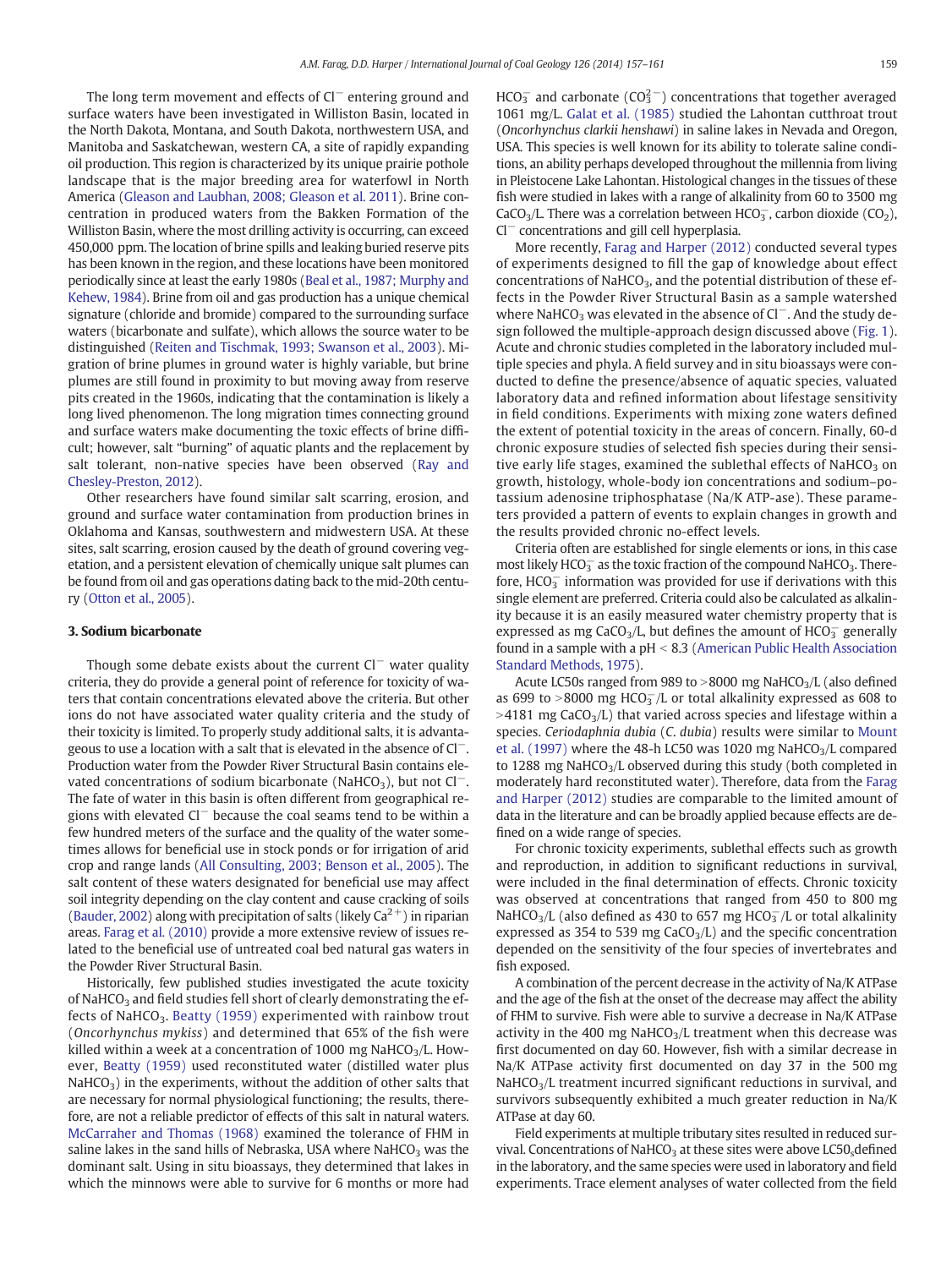<span id="page-4-0"></span>did not reveal any other potential cause for the toxicity. Measurements for trace organic constituents were not performed.

The mixing zone study provided evidence of substantial mixing near the outfalls to the main stem (800–1200 m below the confluence) and also demonstrated a reduction in toxicity (based on survival) of water that was treated with ion exchange (Higgins Loop) before release into the Tongue River. These experiments addressed the toxicity of effluent waters being added to and diluted in relatively large rivers, but did not address issues related to the volumes of water that may be added to the watershed or the cumulative effects of coal bed natural gas discharge in the Powder River Structural Basin, USA.

Data from the field experiments also defined a difference in sensitivity with age of the early lifestage fish. FHM aged 2-day-post-hatch (dph) were significantly more sensitive than 6-dph FHM. As a result, care should be taken when extrapolating results from experiments with older than 2-dph, to younger fish that seem to be more sensitive to  $NaHCO<sub>3</sub>$ . Using older FHM will likely result in under predicting the toxic effects of salts. It is possible that a decrease in Na/K ATPase (though not measured here) may have affected the ability of the 2-dph fish to survive in the field.

#### 4. Summary and overview

Treating and/or disposing of salts contained in produced waters provide a daily challenge for operators and resource managers. There are few closed loop systems for water use. The constant transport of these waters to treatment and disposal locations increases the likelihood of spills during transport, and the volume of production increases the likelihood of spills at the well. Accidental releases can result in detrimental effects on aquatic life (Papoulias and Velasco, 2013). While large spills cause dramatic effects such as fish kills, small releases may contribute to cumulative changes in the overall salt composition and aquatic community structure. The volume of water generated along with the elevated salt content and corresponding total dissolved solids (TDS) contained in the waters make treatment at municipal waste water treatment facilities less effective. Therefore, operators must look for alternative treatment and disposal options.

Though specific guidelines are established by individual states, 98% of brines are currently re-injected into deep aquifers (where seismically appropriate) for disposal when TDS concentrations are greater than 2500 mg/L, or used for water-flooding to enhance oil recovery (Benson et al., 2005; Clark and Veil, 2009; Rice and Nuccio, 2000). The remaining 2% of brines is disposed of in a variety of other ways including beneficial use (Clark and Veil, 2009). Reserve pits used to hold produced water and waters used during the hydraulic fracturing process have been replaced by storage tanks, with brines and production waters trucked or piped to reinjection or water treatment sites. These methods will minimize the potential for brines and produced waters to enter ground and surface water. However, because of the rapid pace of drilling occurring in areas such as the Williston Basin, and the Marcellus Shale, infrastructure and the ability to track the fate of produced waters and brines have not kept pace with oil and gas activities.

Data exists to define the toxicity to aquatic biota of  $Cl^-$  and HCO<sub>3</sub>, two ions that are prominent in waters associated with oil and gas production. But to advance the science and properly inform operators and managers about the effects of salts on aquatic life, the science of salt toxicity must mature. Currently, one of the few ions associated with produced waters with an established water quality criterion is Cl−. While it is an ion of considerable importance in multiple geographical regions, knowledge about the effects of hardness on its toxicity and about mechanisms of toxicity is not well understood. The study of HCO $_3^-$  is relatively young and the results should be repeated and verified by others, and investigations of mechanisms should be expanded. For example, as the concentrations of HCO<sub>3</sub> increase, Ca<sup>2+</sup> decreases and appears to precipitate. The interactions of this process at the microenvironment of the gill would dramatically increase the scientific knowledge base about how  $HCO<sub>3</sub><sup>-</sup>$  might affect aquatic life, and thus populations, in the wild. Mount et al. (1997) suggested that the toxicity of salts was additive and their resulting model has wide applicability. However, those experiments were conducted with a limited number of species and only encompassed acute effects. Toxicity studies with mixtures of salts present in produced waters and more chronic effect studies would give a better picture of the overall potential toxicity of these ions.

#### Acknowledgement

Any use of trade, product, or firm names is for descriptive purposes only and does not imply endorsement by the U.S. Government. The authors thank the Science Team about Energy and Prairie Pothole Environments (STEPPE) and John Powell Center for Analysis and Synthesis for providing information about multiple formations. Funding for this review was provided by U.S. Geological Survey.

#### References

- All Consulting, 2003. [Handbook on Coal Bed Methane Produced Water: Management and](http://refhub.elsevier.com/S0166-5162(13)00273-5/rf0110) Benefi[cial Use Alternatives: Coal Bed Natural Gas Resources and Produced Water](http://refhub.elsevier.com/S0166-5162(13)00273-5/rf0110) [Management \(\[http://www.all-llc.com/CBNG/BU/index.htm\] accessed April 2012\).](http://refhub.elsevier.com/S0166-5162(13)00273-5/rf0110)
- American Public Health Association Standard Methods, 1975. [Alkalinity Titration Method](http://refhub.elsevier.com/S0166-5162(13)00273-5/rf0010) [for Water and Wastewater \(14th ed.\), 14th ed. American Public Health Association,](http://refhub.elsevier.com/S0166-5162(13)00273-5/rf0010) [Washington, D.C. 278.](http://refhub.elsevier.com/S0166-5162(13)00273-5/rf0010)
- Bauder, J.W., 2002. Quality and characteristics of saline and sodic water affect irrigation suitability: Montana State University. accessed April 10, 2010 at [http://](http://waterquality.montana.edu/) [waterquality.montana.edu/](http://waterquality.montana.edu/) (7 p.).
- Beal, W.A., Murphy, E.C., Kehew, A.E., 1987. [Migration of contaminants from buried oil](http://refhub.elsevier.com/S0166-5162(13)00273-5/rf9050)and-gas drilling fl[uids within the glacial sediments of north-central North Dakota.](http://refhub.elsevier.com/S0166-5162(13)00273-5/rf9050) [N. Dakota Geol. Surv. Rep. Inv. No. 86, 43](http://refhub.elsevier.com/S0166-5162(13)00273-5/rf9050).
- Beatty, D.D., 1959. [An Experimental Study of the Toxicity of Sodium Bicarbonate, Sodium](http://refhub.elsevier.com/S0166-5162(13)00273-5/rf9000) [Chloride, and Sodium Sulfate to Rainbow Trout. M.S., University of Wyoming,](http://refhub.elsevier.com/S0166-5162(13)00273-5/rf9000) [Laramie, Wyoming 69 p](http://refhub.elsevier.com/S0166-5162(13)00273-5/rf9000).
- Benson, M., Bergman, H., Boelter, A., Coupal, R., Hoffer, N., Hulme, D., Korfanta, N., Lieske, S., Lovato, J., Miller, S., Munn, L., Reddy, K., 2005. [Water Production from Coalbed](http://refhub.elsevier.com/S0166-5162(13)00273-5/rf9508) [Methane Development in Wyoming: A Summary of Quantity, Quality and Manage](http://refhub.elsevier.com/S0166-5162(13)00273-5/rf9508)ment Options-—[Final Report. University of Wyoming, Laramie, WY 64 p](http://refhub.elsevier.com/S0166-5162(13)00273-5/rf9508).
- Boelter, A.M., Lamming, F.N., Farag, A.M., Bergman, H.L., 1992. [Environmental effects of](http://refhub.elsevier.com/S0166-5162(13)00273-5/rf0025) saline oil-fi[eld discharges on surface waters. Environ. Toxicol. Chem. 11, 1187](http://refhub.elsevier.com/S0166-5162(13)00273-5/rf0025)–1195.
- Boysen, J, 2012. The impact of horizontal drilling for natural gas on produced water management strategies. International Petroleum Environmental Conference, Denver CO ([http://ipec.utulsa.edu/Conf2012/Papers\\_Presentations/Boysen\\_Plenary\\_Rev.pdf](http://waterquality.montana.edu/), accessed October 18, 2013).
- Clark, C.E., Veil, J.A., 2009. [Produced Water Volumes and Management Practices in the](http://refhub.elsevier.com/S0166-5162(13)00273-5/rf9650) [United States. Argonne National Laboratory, Argonne, Illinois 1](http://refhub.elsevier.com/S0166-5162(13)00273-5/rf9650)–64.
- Elphick, J.R.F., Bergh, K.D., Bailey, H.C., 2011. [Chronic toxicity of chloride to freshwater](http://refhub.elsevier.com/S0166-5162(13)00273-5/rf0035) [species: effects of hardness and implications for water quality guidelines. Environ.](http://refhub.elsevier.com/S0166-5162(13)00273-5/rf0035) [Toxicol. Chem. 30, 239](http://refhub.elsevier.com/S0166-5162(13)00273-5/rf0035)–246.
- Farag, A.M., Harper, D.D., Senecal, A., Hubert, W.A., 2010. [Chapter #11 Potential Effects of](http://refhub.elsevier.com/S0166-5162(13)00273-5/rf0135) [Coal Bed Natural Gas Development on Fish and Aquatic Resources. \(Invited\) In:](http://refhub.elsevier.com/S0166-5162(13)00273-5/rf0135) [Reddy, K.J. \(Ed.\), Coalbed Natural Gas: Energy and Environment. Nova Science](http://refhub.elsevier.com/S0166-5162(13)00273-5/rf0135) [Publishers, Hauppauge, New York, pp. 227](http://refhub.elsevier.com/S0166-5162(13)00273-5/rf0135)–242.
- Farag, A.M., Harper, D.D. (Eds.), 2012. [The potential effects of sodium bicarbonate, a major](http://refhub.elsevier.com/S0166-5162(13)00273-5/rf0140) [constituent from coalbed natural gas production, on aquatic life. US Geol. Surv. Sci.](http://refhub.elsevier.com/S0166-5162(13)00273-5/rf0140) [Investig. Rep. 2012](http://refhub.elsevier.com/S0166-5162(13)00273-5/rf0140)–5008, 101.
- Galat, D.L., Post, G., Keefe, T.J., Bouck, G.R., 1985. [Histological changes in the gill, kidney](http://refhub.elsevier.com/S0166-5162(13)00273-5/rf0045) [and liver of Lahontan cutthroat trout,](http://refhub.elsevier.com/S0166-5162(13)00273-5/rf0045) Salmo clarki henshawi, living in lakes of different salinity–[alkalinity. J. Fish Biol. 27, 533](http://refhub.elsevier.com/S0166-5162(13)00273-5/rf0045)–552.
- Gleason, R.A., Laubhan, M.K., 2008. [Background and approach to quanti](http://refhub.elsevier.com/S0166-5162(13)00273-5/rf0255)fication of ecosys[tem services. In: Gleason, R.A., Laubhan, M.K., Euliss Jr., N.H. \(Eds.\), Ecosystem Ser](http://refhub.elsevier.com/S0166-5162(13)00273-5/rf0255)[vices Derived From Wetland Conservation Practices in the United States Prairie](http://refhub.elsevier.com/S0166-5162(13)00273-5/rf0255) [Pothole Region with an Emphasis on the U.S. Department of Agriculture Conservation](http://refhub.elsevier.com/S0166-5162(13)00273-5/rf0255) [Reserve and Wetlands Reserve Programs, 1745. U.S. Geological Survey Professional](http://refhub.elsevier.com/S0166-5162(13)00273-5/rf0255) [Paper, pp. 3](http://refhub.elsevier.com/S0166-5162(13)00273-5/rf0255)–14.
- Gleason, R.A., Euliss Jr., N.H., Tangen, B.A., Laubhan, M.K., Browne, B.A., 2011. [USDA con](http://refhub.elsevier.com/S0166-5162(13)00273-5/rf0160)[servation program and practice effects on wetland ecosystem services in the Prairie](http://refhub.elsevier.com/S0166-5162(13)00273-5/rf0160) [Pothole Region: ecological applications. Suppl. vol. 21, S65](http://refhub.elsevier.com/S0166-5162(13)00273-5/rf0160)–S81.
- Gorman, H.S., 1999. Effi[ciency, Environmental Quality, and Oil Field Brines: The Success](http://refhub.elsevier.com/S0166-5162(13)00273-5/rf0145) [and Failure of Pollution Control by Self-regulation: Business History Review, vol. 73](http://refhub.elsevier.com/S0166-5162(13)00273-5/rf0145) 601–[640.](http://refhub.elsevier.com/S0166-5162(13)00273-5/rf0145)
- Held, J.W., Peterka, J.J., 1974. [Age, growth, and food habits of the fathead minnow,](http://refhub.elsevier.com/S0166-5162(13)00273-5/rf0055) Pimephales promelas[, in North Dakota saline lakes. Trans. Am. Fish. Soc. 103, 743](http://refhub.elsevier.com/S0166-5162(13)00273-5/rf0055)–756.
- Hobe, H., Wood, C.M., McMahon, B., 1984. [Mechanisms of acid/base and ionoregulation in](http://refhub.elsevier.com/S0166-5162(13)00273-5/rf0060) white suckers Catostomus commersoni [in natural soft water. J. Comp. Physiol. 154,](http://refhub.elsevier.com/S0166-5162(13)00273-5/rf0060) [35](http://refhub.elsevier.com/S0166-5162(13)00273-5/rf0060)–46.
- Iampen, H.T., Rostron, B.J., 2000. [Hydrogeochemistry of pre-Mississippian brines,](http://refhub.elsevier.com/S0166-5162(13)00273-5/rf9560) Williston Basin, Canada–[USA. J. Geochem. Explor. 69](http://refhub.elsevier.com/S0166-5162(13)00273-5/rf9560)–70, 29–35.
- KLJ Consulting, 2012. Power forecast, 2012: Williston Basin Oil and gas related electrical load growth forecast. <http://www.nd.gov/ndic/ic-press/Power2012.pdf> (accessed, October 18, 2013).